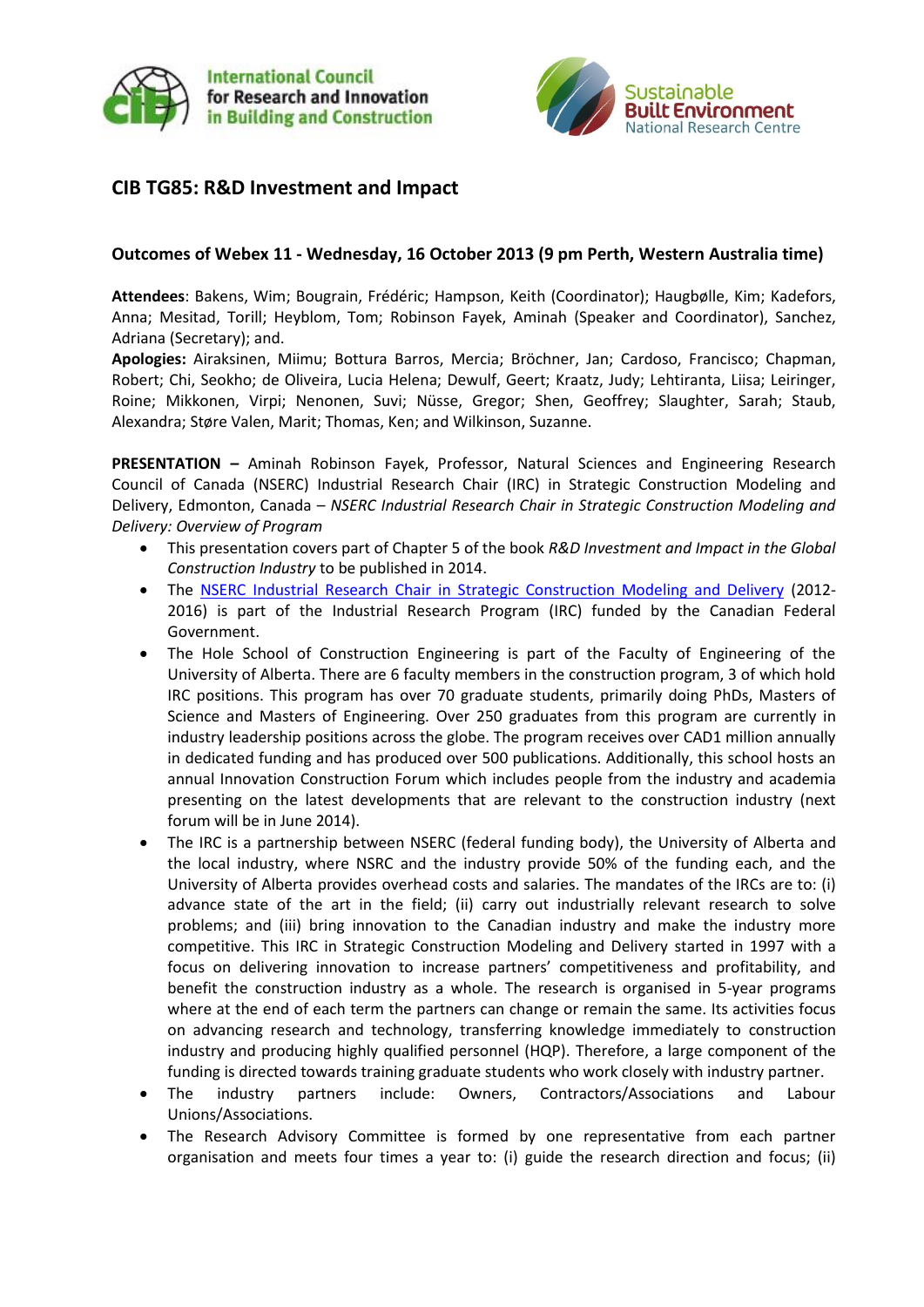provide strategic support; (iii) evaluate progress against objectives; and (iv) oversee financial matters related to the administration of the IRC.

- Technical Research Advisory Committees are formed by researchers and people that have more technical positions in the partner organisations. This committees aim to: (i) define the scope and details of research projects; (ii) access organisations and project sites; (iii) provide technical guidance to research assistants; and (iv) facilitate research and technology transfer within their organisations.
- Areas of Focus:
	- $\circ$  Subjective uncertainty in processes and decisions caused by the unique project conditions; lack of historical data; use of quantitative and qualitative data that can be ambiguous and incomplete; decisions made are often based on expert judgement and expressed linguistically instead of through probabilistic distributions; and lack of continuity in personnel. To address these issues, the program is trying to model human and subjective factors critical to decision support. This is particularly relevant because of the transient nature of the industry which leads to the loss of knowledge and expertise with personnel mobility. There are three main academic research themes: (i) decision support systems based on expert knowledge (fussy logic); (ii) simulation techniques with subjective information; and (iii) industry best practices and tools.
	- Labour productivity; driven by skilled labour shortages, high cost of labour (33-50% of total project cost) and declining productivity, and uncertainty due to the interaction of complex factors that determine productivity.
	- o Structuring of projects and teams due to high cost and schedule growth, large project involving multiple parties, and challenges in transferring 'lessons learned' from past projects.
	- o Assessing competencies and risk reduction. This area is especially relevant given that 16% of all bankruptcies filed in 2006-2009 were in the construction industry. For this, they are researching contractor and owner competencies and modelling human and subjective factors critical to decision support.
- Project examples: *Labor Productivity Modelling* career paths of tradespeople, structuring projects and teams, owners versus contractor roles, contractor pre-qualification tools, and project risk analysis.
- Value created through: innovative approaches and tools, greater understanding of strategic issues and decisions, collaborative research to transform whole industry, increased investment, construction and resources development, skilled HQP (productivity and performance), training of industry leaders, and increase capture and transfer of knowledge/technology.

## *Discussion*

- Many organisations are in the business of developing best practices but demonstrating impact can be difficult. Most of the best practices developed were for the Construction Owners Association. Aminah's team has developed a model to track the performance change following the implementation of a set of best practices. However, this team has not been able to demonstrate impact yet because the new best practices have to be validated proving that they in fact lead to performance improvement and need to be used over time, making it difficult to isolate their impact.
- The productivity decline is obvious, based on evidence from statistical data sources. However, the way productivity is measure is often a point of debate. This IRC has a comprehensive data collection method that relies on more traditional techniques such as work sampling, form and delay surveys and questionnaires, supplemented by data collected for fuzzy logic modelling.

#### **TG85**

*General*

- TG85 mandate will end in December 2014.
- This group has had a significant number of achievements and successes.